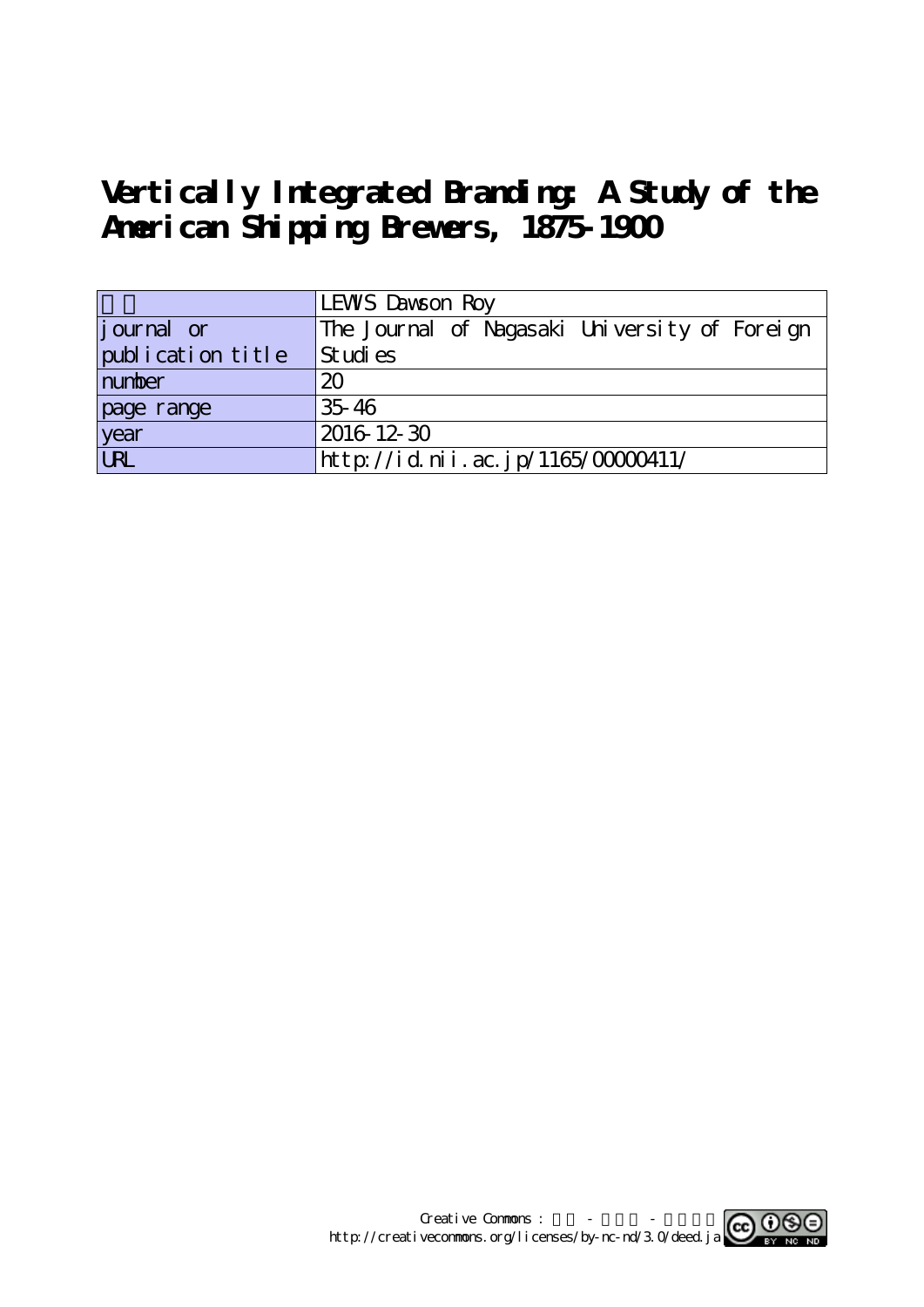The Journal of Nagasaki University of Foreign Studies No. 20 2016

# Vertically Integrated Branding:

A Study of the American Shipping Brewers, 1875-1900

Dawson R. Lewis III

垂直統合に通じてブランド構築: アメリカの全国の供給網でありビール醸造、1875‐1900、の検討

ルイス ドーソン

**長崎外大論叢**

**第20号 (別冊)**

**長崎外国語大学 2016年12月**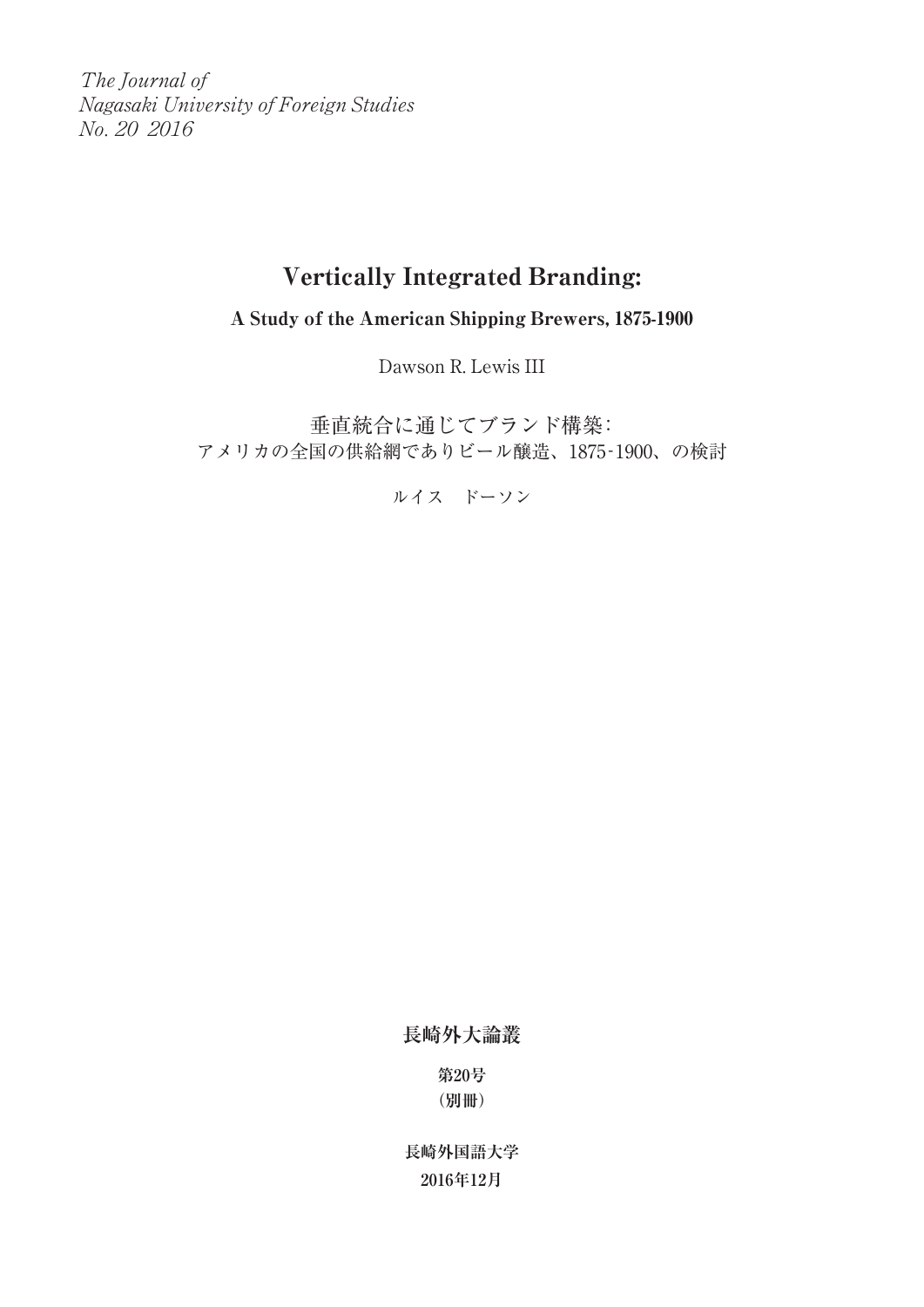# Vertically Integrated Branding: A Study of the American Shipping Brewers, 1875-1900

Dawson R. Lewis III

垂直統合に通じてブランド構築: アメリカの全国の供給網でありビール醸造、1875‐1900、の検討

ルイス ドーソン

## Abstract

Until the last quarter of the nineteenth century, technological and scientific barriers had protected American brewers from distant competitors. The first national shipping brewers upended that paradigm by introducing growth models which necessitated foreign market penetration. Though they were neither the first nor necessarily the largest mass-producing brewers for much of the period, the modern brewing industry reflects these early models and for good reason.

The shipping brewers' phenomenal success relied heavily on vertical integration with which they exploited economies of scale, secured supply chains, and penetrated new markets. Most importantly, their newly established firms along the production path also served as marketing platforms from which the brewers developed and disseminated their brand "personalities." Every step, from production to transportation to distribution, demonstrated the symbiotic nature of the shipping brewers' brand building approach. Their capital intensive production methods allowed brewers to operate on thinner margins while also lending the shipping brewers a "mass production mystique." Their railroad companies not only provided access to far-flung locales, they also served as mobile billboards. Their tied-house saloons not only ensured steady sales but also linked their brands to luxury and refinement in an age when Americans were increasingly seeking validation in consumer goods. Ultimately, the more and better beer they could produce, the more effective were their advertisements--and vice versa. This dynamic explains how a handful of midsized breweries of mid-sized American cities came to dominate the industry by the end of the century.

# **概要**

19世紀の最後の四半世紀までは、アメリカのビール醸造業者は技術的、科学的な障壁によって遠方 の競合他社から保護されていた。初めて全国出荷を果たした醸造業者は、外国市場へ参入することが 必要な成長モデルを導入することによって、そのパラダイムを逆転させた。現代の醸造業者は最初の、 もしくは当時の多くの間最大規模の大量生産業者ではなかったのであるが、良い理由があってこれら の初期モデルを反映した。

全国展開する醸造業者の驚異的な成功は、彼らの経済規模、安定サプライチェーン、および参入し た新たな市場を活用した垂直統合に大きく依存していた。最も重要なのは、彼らが新たに設立した企 業はまた、生産経路に沿って、商業的な基盤として働いたことであり、そこから自分たちのブランド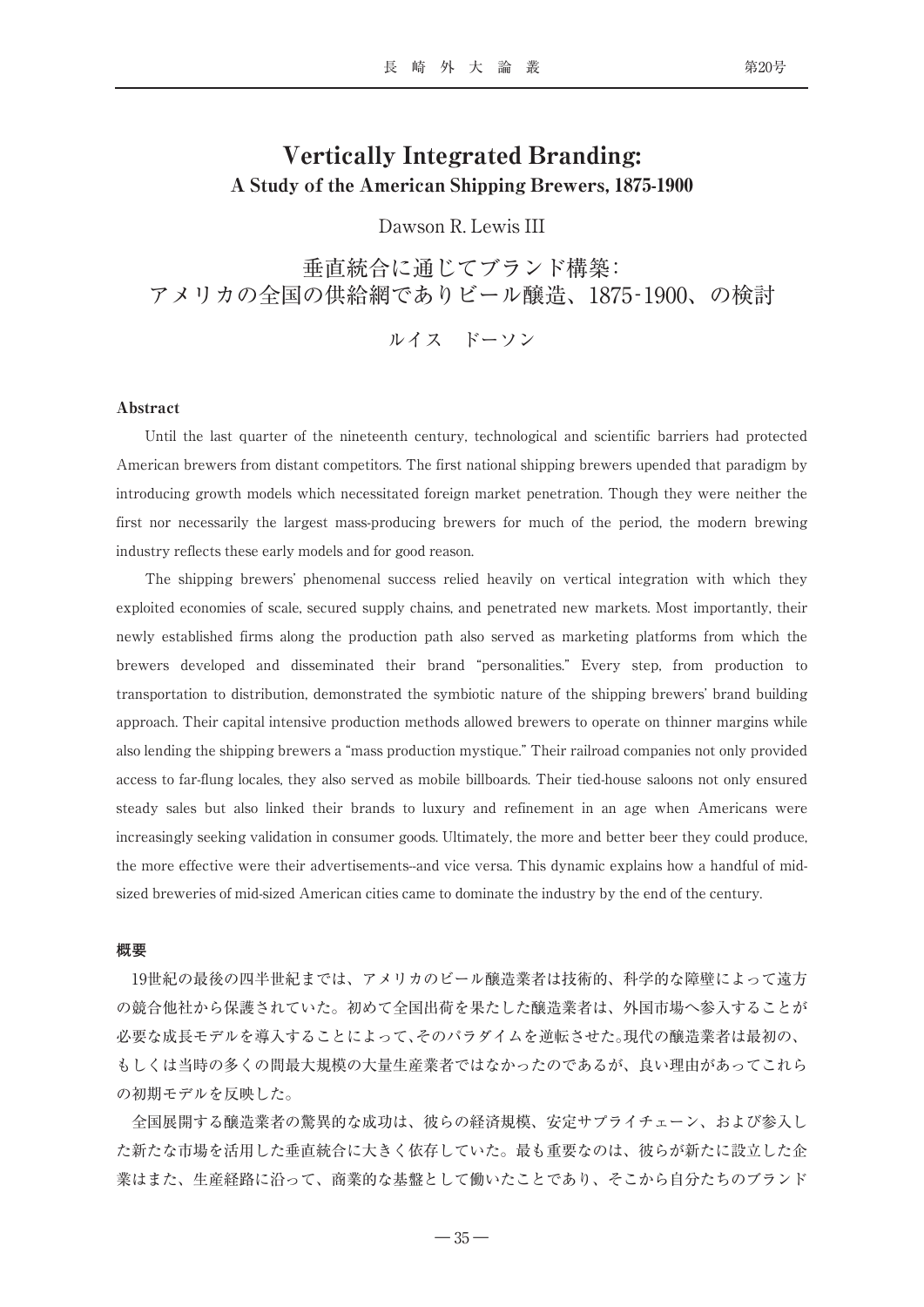を開発し、ブランドの「個性」を普及させたことである。製造から輸送、配送へのすべてのステップ は、全国展開する醸造業者のブランド構築のアプローチの象徴的な性質を明らかにした。彼らの資本 集約的な製造方法はまた、より薄利で運営することを可能にし、「大量生産の神秘性」を与えた。彼 らの経営する鉄道会社は、遠く離れた場所へのアクセスを提供するだけでなく、広告宣伝車を務めて いた。彼らの直営パブは、着実に売上を確保しただけでなく、アメリカ人がその眼鏡にかなう商品を より強く求めていた時代に、自社のブランドに豪華さと洗練された感じを与えた。究極的には、彼ら がより多くより良いビールを作ることが出来れば、広告はより効果的になり、その逆もまた真であっ た。この動きは、中規模アメリカの都市の一握りの中規模ビール醸造所が、とのようにして今世紀末 までに、業界を支配するようになったかの説明となる。

**Keywords:** Vertical integration, advertising, branding, brewing industry **キーワード:**垂直統合、広告、ブランディング、醸造業

# Introduction

Sometime circa 1840, an unknown immigrant shuffled from a passenger ship with a strain of bottomfermenting yeast that would ultimately produce one of America's most popular beverages, lager beer.<sup>1</sup> By 1900, Americans were consuming a staggering 16 gallons of beer per capita, a 370% rise from the 3.4 gallons in 1865. Accordingly, annual beer production swelled from 3.7 to 33.6 million barrels, elevating the brewing industry from its humble origins as a disparate scattering of small, local firms to the sixth largest industry in the nation.<sup>2</sup> Meanwhile, the number of breweries plummeted from its peak of 4,131 in 1873 to 1,816 in 1900.<sup>3</sup> A new breed of national shipping brewers altered the industry's paradigm by combining modern scientific techniques, industrial technology, and revolutionary growth models with advertising. At the forefront of this pack were such familiar names as Schlitz, Pabst, and Anheuser-Busch, who were each churning out around one million barrels of lager beer annually by the turn of the century.

#### Industry Background, 1875-1900

Much ink has been spilled in an attempt to explain the shipping brewers' rise to dominance, but no research has adequately reconciled their success with their relative price disadvantage vis-a-vis local brewers. Raw material and transaction costs remained high. The economies of scale on which the shipping brewers operated never offset the costs of transportation and distribution. To be sure, historians have demonstrated that a number of factors contributed to industry consolidation in general and the shipping brewers' success in particular but each argument confronts significant conflicting evidence.

Favorable interstate trade laws and municipal and state license fees tended to favor the shipping brewers. Their control of the industry's political interest group, the United States Brewers' Association (USBA), lent them the ears of federal representatives, who ensured that interstate trade remained open and unhindered.4 Shipping and local brewers alike invested in saloons, known as "tied-houses," to secure local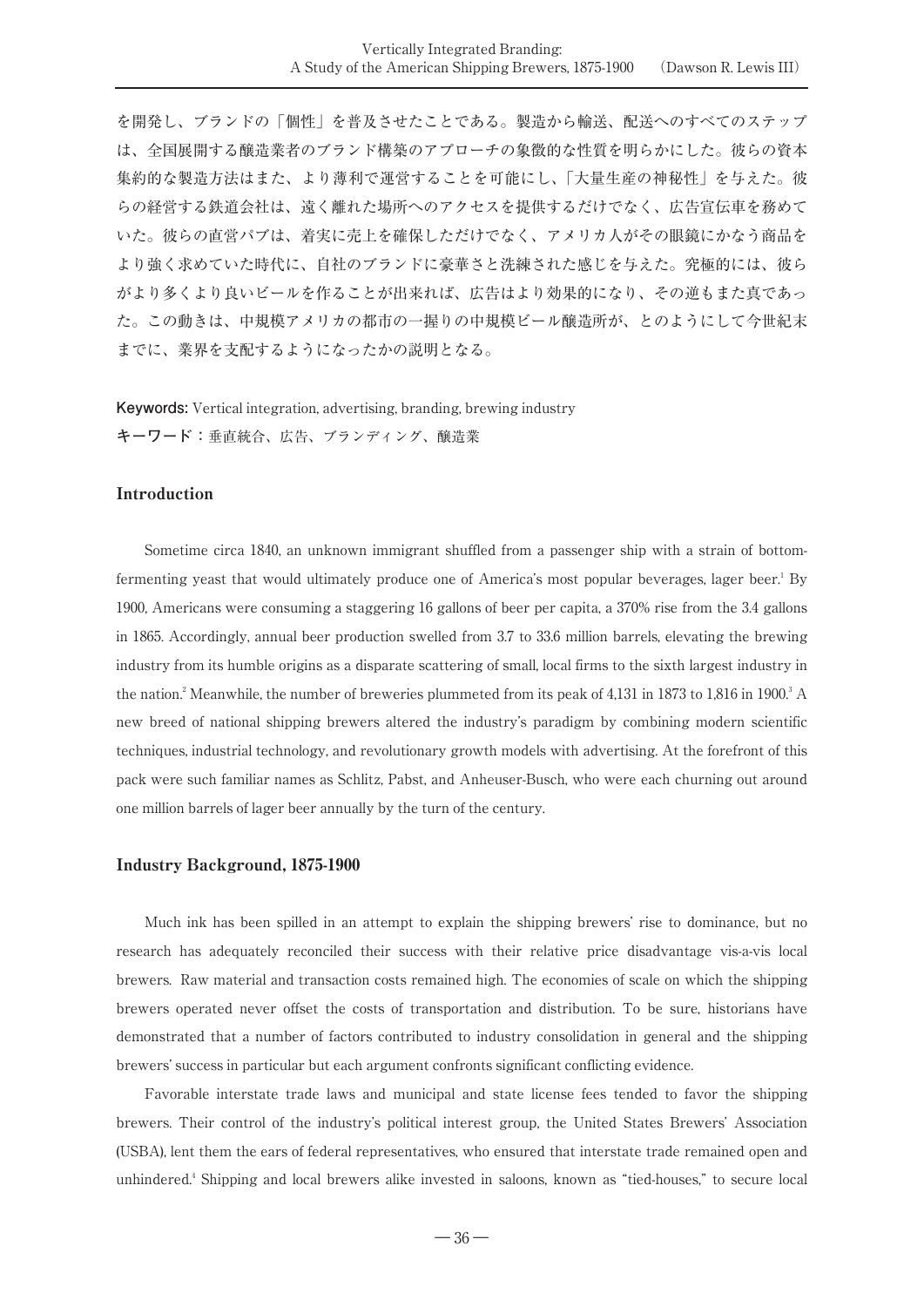customer bases, but high license fees, which could exceed \$1000 per year, placed that investment out of reach for many small firms. However, even after capital-flush British syndicates entered the fray, purchasing and merging several small breweries into massive combines, the domestic shipping brewers retained their dominance and generally convinced the syndicates to abandon the industry by the early twentieth century.<sup>5</sup>

The shipping brewers also exercised cut-throat business tactics. Their superior reserve capital permitted them to sacrifice short-term profits for long-term gains by lowering prices prohibitively until smaller breweries went bankrupt and sacrificed their local markets.<sup>6</sup> However, densely populated urban markets were the greatest prizes and those areas' breweries, such as New York City's Ehret Brewery, one of the nation's largest, often flourished in spite of confining sales to their local markets where the fiercest price wars raged. Thus, both situations illustrate that the shipping brewers' principal asset was not simply superior capital.

Science and technology certainly figure heavily in their success. The American shipping brewers were the first and most extensive adopters of the nineteenth century's technological and scientific developments. In some ways they also extracted more benefits from modern industrialization than other industries. While processes such as pasteurization and artificial refrigeration are commonplace today, they initially generated fierce backlashes from the general public and members of the scientific community. The shipping brewers, nevertheless, plowed vast sums into the untested technologies in hopes of gaining or maintaining an edge in the marketplace. They exploited the rapidly expanding railroad networks and fledgling refrigeration technology to penetrate markets at the farthest reaches of the continent. In an age when local brewers' primitive methods resulted in beer whose very potability relied as much on serendipity as science, the shipping brewers' adoption of pasteurization and yeast cultivation techniques allowed them to truly standardize beer production. Industry-specific innovations also found their way into the breweries, reducing the need for manual labor and committing the brewing process to the unflinching hand of the machine. The combination of these capital-intensive scientific and technological improvements ensured quality, quantity, efficiency, and uniformity. The shipping brewers were not just mass producers, they were mass producers of superior beer.<sup>7</sup>

Anheuser-Busch, Schlitz, and Pabst's repeated victories at international beer competitions attests to the high quality of their beer. Recent research, though, casts doubt on the relevance of beer quality on consumer preference. Two researchers at the Stockholm School of Economics, Johan Almenberg, Anna Dreber, and writer, Robin Goldstein, recently conducted a study which found that beer drinkers could not distinguish between their preferred brand of lager beer and another in a blind taste test. In other words, as the study's title indicates, "hide the label, hide the difference." <sup>8</sup>

Moreover, the economies of scale on which the shipping brewers operated could not offset steep transportation and distribution costs.<sup>9</sup> Unlike the price of manufactured goods, that of agricultural products does not fall when purchased in bulk. In fact, the opposite is often true. Neither were transportation costs lower for the shipping brewers. As long as the smaller breweries could meet the mandatory minimum weight requirements, their fees were likely no different. Lastly, in the competitive atmosphere of the late nineteenth century, independent saloon operators wielded significant leverage during price negotiations,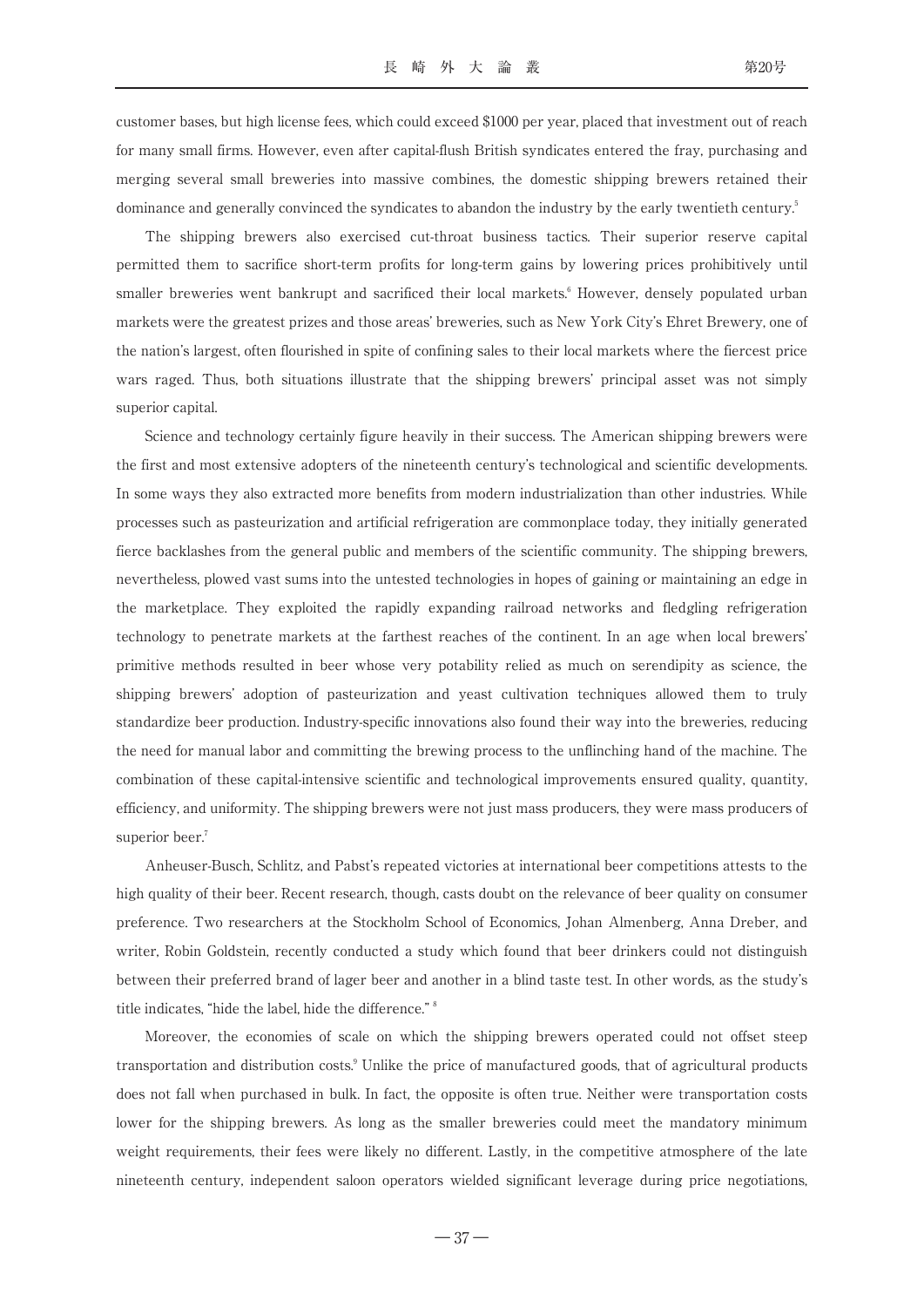regardless of the brewery's production capacity.

In order to reduce transaction costs and streamline production, the shipping brewers integrated vertically. Rather than contracting operations to other firms, they absorbed the entire chain of production― establishing their own bottling plants, ice depots, railway lines, and even drinking establishments. Vertical integration reduced, both, their exposure to price gouging from railway companies and saloon operators as well as the uncertainty associated with broad, time-crucial, technologically sophisticated operations.<sup>10</sup> Furthermore, as "first movers," or industry pioneers, of vertical integration, they could settle into their sprawling production systems before rivals emerged. In contrast, latecomers endured the additional task of "debugging" their operations in the presence of "first movers," who had already perfected theirs. Primacy gave "first movers" the power not only to set the industry standards, but to continue raising them. As latecomers fumbled their way toward an efficient vertically integrated system of production, the shipping brewers retained their competitive advantage by extending existing technologies.<sup>11</sup>

This growth model proved wildly successful and inimical to the local brewers. Owing to economies of scale, the shipping brewers could operate on thin margins but only by securing substantial customer bases, which they seized from local brewers. Local brewers, on the other hand, survived on low overhead and geographic monopolies. The invasion of the shipping brewers, therefore, ignited a fury of competition that sent beer prices spiraling downward for the last quarter of the century. Though the price wars that ensued were mutually destructive, local brewers absorbed the brunt of the fallout. By raising the industry's minimum efficient scale, the shipping brewers converted the isolated markets that had previously insulated local brewers from competition into vises that ultimately squeezed many into insolvency.<sup>12</sup> Still, the shipping brewers could never reduce transaction costs enough to compete with the urban local brewers' prices yet their profits ascended to unprecedented heights.

# Advertising and Branding

Only customer-based brand equity explains how the shipping brewers continued seizing market share in spite of their higher prices, but brand equity implies advertising, which, along with brands themselves, was only in its infancy in the nineteenth century.13 Precisely when modern advertising arose remains a point of contention that stems from historians' differing interpretations. Those of the Chandlerian school frame advertising within the structural and strategic reorganization of management, which places modern advertising squarely in the twentieth century. Brewing historians, likewise, only obliquely refer to the effects of early advertising and, in any case, devote most of their attention to conventional advertising media, such as newspapers, radio, and television, which again would relegate beer advertising to the twentieth century.<sup>14</sup> Others view advertising through a wider lens, capturing not only print advertising, but also branding, packaging, trademarks, architecture, and any other vehicle by which producers communicate with consumers. Mondschein flatly states, "Without advertising, businesses would have no way of getting the word out about their products. Thus, advertising is as old as economic activity itself."15 To wit, as long as the company successfully generates awareness about its brand, it has satisfied the primary purpose of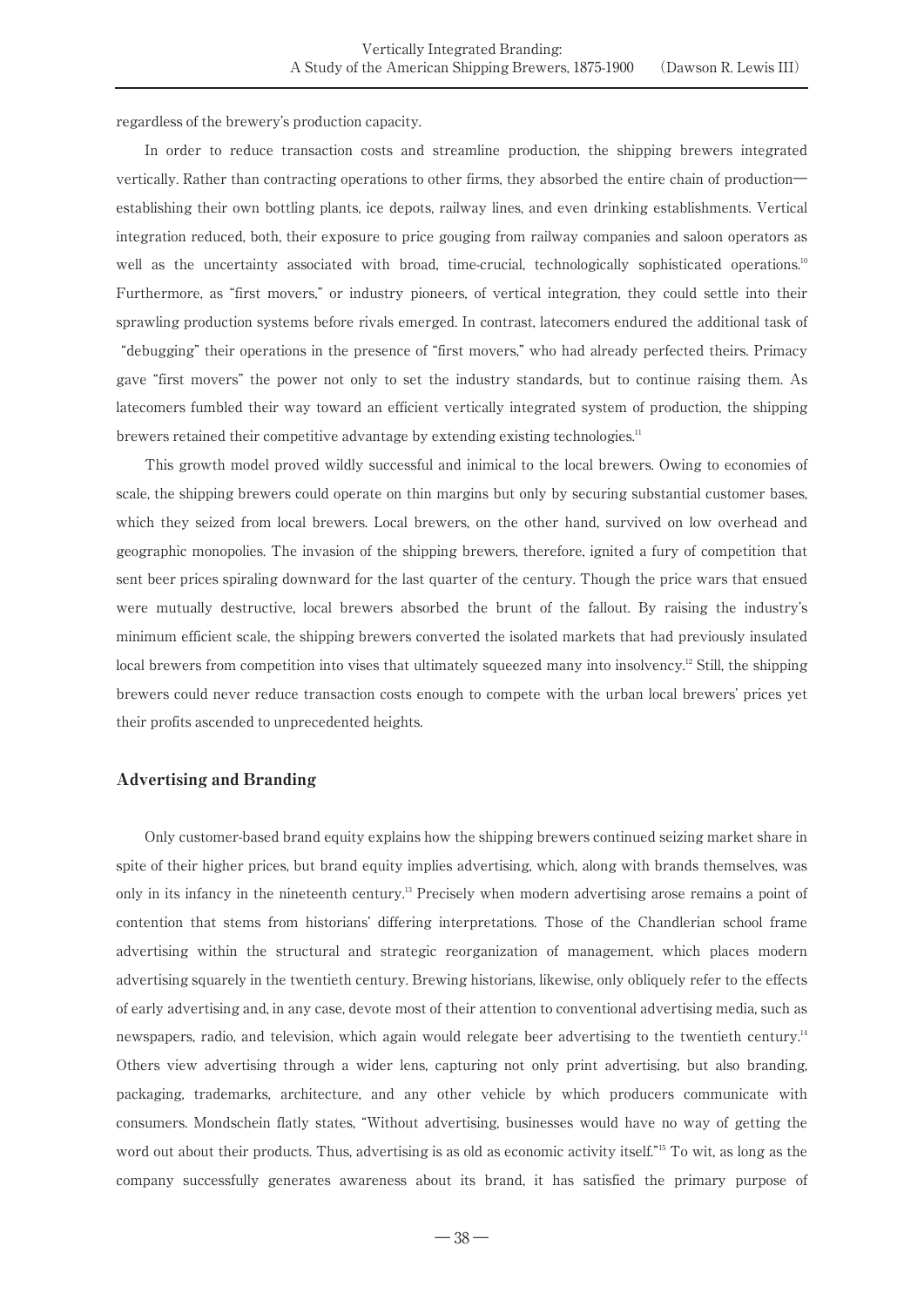advertising. This more liberal interpretation provides a framework for understanding how the shipping brewers built their brands without the extensive aid of formal ad agencies or in-house ad departments.

Meanwhile, nineteenth century consumer society was ripe for advertising. Never in history had consumers enjoyed such choice and wealth. Veblenesque theories posit that a vast culture of conspicuous consumption arose, with "material objects called upon to testify to the individual's worth."16 Brands, in turn, became a useful metric for determining the relative value of material objects. Widespread brand recognition implied brand approval. Price, a function of supply and demand, determined the brand's rank vis-a-vis competitors. The system, though certainly imperfect, offered consumers a rudimentary personal value system. By purchasing highly esteemed brand name products, consumers conspicuously expressed their own respective (or desired) rank in society.17 Jackson Lears similarly argues, "The recurring motif in the cultural history of American advertising could be characterized as the attempt to conjure up the magic of self-transformation through purchase."18 From Medieval Europe to modern America, people have handed over their hard-earned money to seers and magicians to procure cures, treasure, or simply weather forecasts, each of which could improve "one's material lot in life."19 Advertisements for nineteenth century elixirs promised to boost health just as advertisements for fashion, tobacco, or alcoholic beverages promised to boost social status.

Although the shipping brewers invested relatively little in conventional advertising, they developed and disseminated their brand personalities through more unconventional, unfiltered, and perhaps even unintentional advertising that, nonetheless, exploited consumers' desires for social status and metamorphosis. An unexamined aspect of vertical integration lies at the heart of the shipping brewers' brand building success. The following section will explore vertical integration's roles as, both, a growth model and a brand building approach. The monolithic breweries, necessary for achieving economies of scale, also exploited the "mass production mystique."20 Mechanical production and sterilization processes, essential for long-distance transport, also de-legitimized less technologically sophisticated breweries. Their railway companies, established to avoid price gouging and beer spoilage, became roving billboards for their products.<sup>21</sup> Strategically located, luxurious saloons ensured a steady stream of demand while also capitalizing on consumer materialism. Indeed, nearly every link along the vertically integrated chain of production accomplished a complementary advertising function.

# Refrigerated Railroad Cars

From the Civil War to the end of the century, the country's railroad network averaged more than 8,000 miles of growth per year.<sup>22</sup> By 1900, nearly 200,000 miles crisscrossed the American landscape.<sup>23</sup> The vast majority of these tracks wound across the South and Midwest, drastically reducing transportation costs and making long-distance shipping economically viable for firms within these formerly isolated states. However, beer spoiling en route to its destination remained a problem for brewers. Joel Tiffany patented the first refrigerated railroad car ("reefer") in 1867, but railroad companies refused to invest in the smaller, messier, more costly, and more complicated refrigerated railroad cars since they already owned fleets perfectly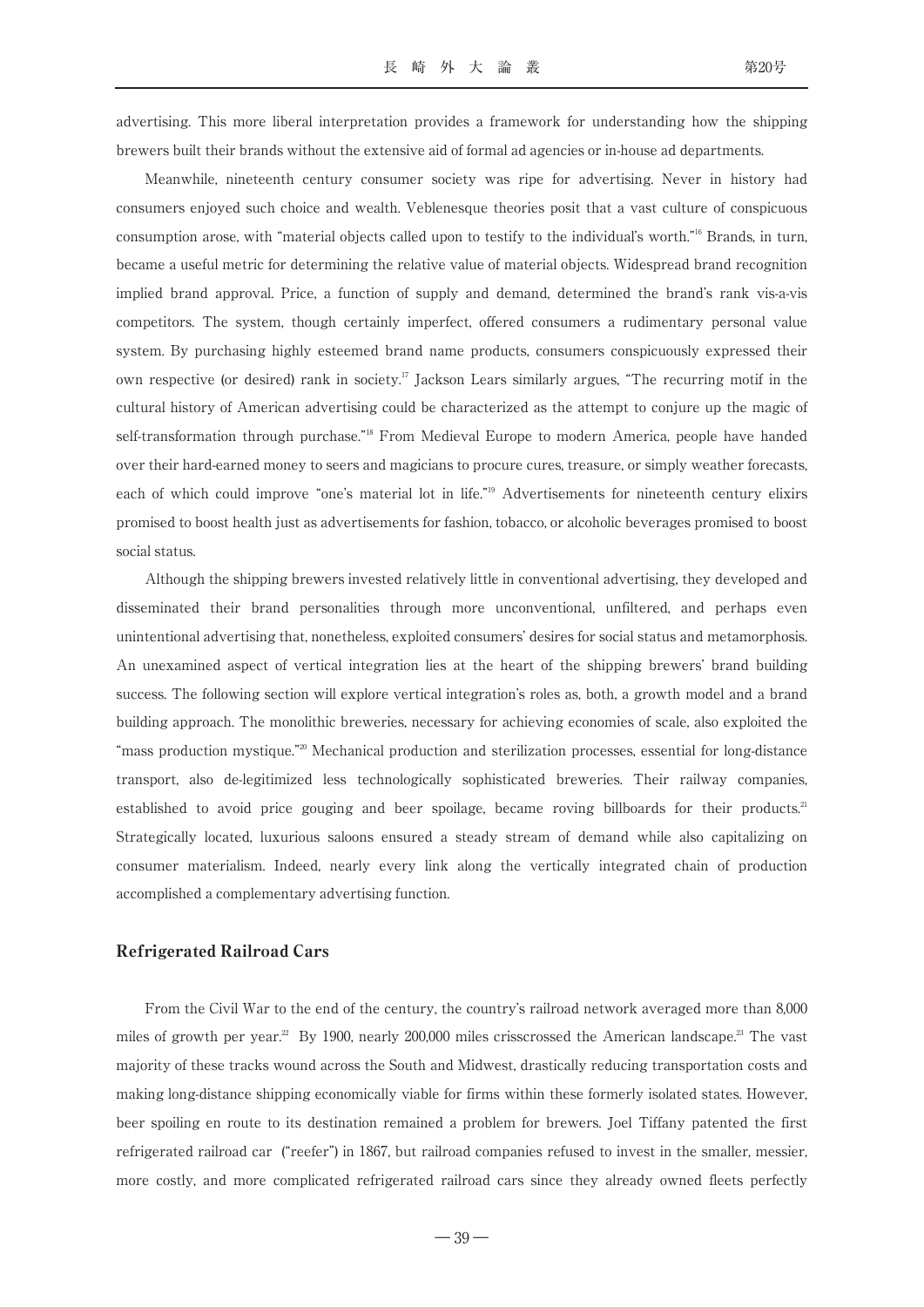suitable for standard stock.<sup>24</sup> In the 1870s, therefore, shipping brewers forward integrated into transportation, founding their own railway lines and refrigerator car companies.<sup>25</sup>

Before brewers began investing in railway cars and trunk lines, no evidence suggests they had anticipated the advertising dividends they would reap from the endeavors; nevertheless, their transportation strategies became marketing coups. The first to use the railroads as advertising platforms were, fittingly, performers. Some of the most famous showmen of the late nineteenth century, "Buffalo Bill" Cody and P.T. Barnum and James Bailey, learned to use their mode of transportation as a mode of advertising. Theirs cars were emblazoned with such elaborate advertising that the cars themselves occasionally eclipsed the main attractions. In April 1875, the Los Angeles Examiner records that the public came out specifically to view Barnum and Bailey's extravagantly painted railroad cars. Well into the twentieth century railroads were still capturing the imagination of a public whose patronage financed the careers of several prominent train photographers.

The brewers' refrigerator cars, reputedly the "most glamorous freight car in America," were richly decorated with signs, pictures, logos, and advertising slogans. Anheuser-Busch eventually accumulated a fleet of 850 cars, a veritable transcontinental parade of advertising. By the turn of the century, brewers, such as Pabst, Schlitz, and Lemp had also established their own companies with similarly large fleets of mobile billboards.<sup>26</sup> Schlitz was particularly adept at utilizing the railroad for advertising campaigns. As congratulations for Admiral Dewey's victory at the Battle of Manila in 1898, Schlitz shipped 3,600 bottles of beer to the American soldiers via multiple railway routes with massive banners in order to maximize publicity.<sup>27</sup> Additionally, until the Interstate Commerce Commission intervened in the 1930 s, the shipping brewers could transport a rival brewery's beer within a car that advertised the shipping brewer's products. As modest breweries could not afford their own reefers, they had to rent cars, often from the shipping brewers, who were happy to accept payment for unoccupied cars and free advertising.<sup>28</sup>

# Brewery as Advertising

Although the Populist and Progressive Movements indicate that not all Americans were content with urban development, the late nineteenth century American zeitgeist was decidedly pro-industrialization. The literature, art, and architecture illustrate that mass production was not only celebrated for what it could accomplish, but for what it was, a symbol of superiority. Accordingly, consumers were attracted to mass produced goods and the progress they represented. Companies with massive industrial complexes capitalized on the "mass production mystique," essentially the virtue of being really, really big.

The mass-producers and especially the shipping brewers all used their modern, monolithic breweries as a selling point. An 1894 New Mexico newspaper advertisement boasts that Anheuser-Busch is the "largest brewery in the world," implying that by virtue of being the biggest, it was also the best. Another circa 1892 advertisement features a bustling city beneath a fuliginous canopy of smog issuing from the brewery's towering smokestacks. Today, such an image might reasonably accompany a public service announcement or a documentary about industrial waste, but during this period, industrialization was synonymous with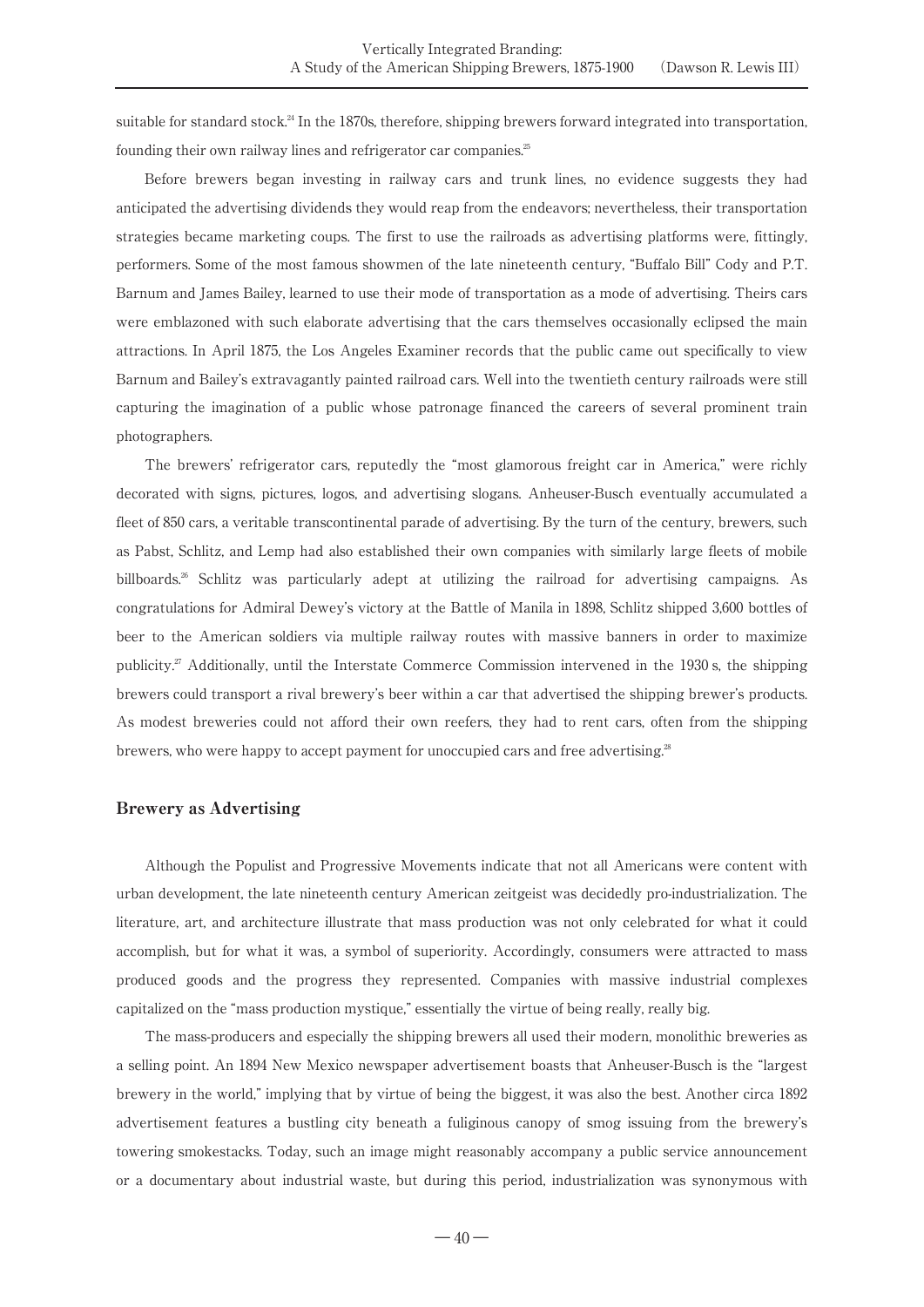quality, if not necessarily quality of life. The ubiquity of these images and the praise commonly expressed in print suggest that industrial settings were universally appealing.

The best funded breweries also nurtured their brand identities by embellishing their breweries' facades with architectural flourishes and stamping them with their trademarks. Ornate breweries captured the admiration of local papers, journals, and artists, who praised and reproduced images of the breweries in the press. In this manner, breweries also became a point of pride for local inhabitants. In the United States, the expansion of a local brewery often heralded industrialization of the area in general, thus, linking the beer's brand identity with progress. Unlike their British counterparts, American breweries tended to lean more towards function than form but still capped the behemoth industrial structures with cathedral-like towers and spires. As some of the nation's first examples of architectural mastery on an industrial scale, Anheuser-Busch, Pabst, Schlitz, Blatz, and Lemp breweries have all earned recognition by the National Register of Historic Places.<sup>29</sup>

Contemporary popular culture also indicates that industrial capacity was celebrated for its own sake. During the second half of the 1800 s, before anyone had thought to resurrect the Olympic Games, the largest international events were the World's Fairs, which featured the technological, industrial, and scientific marvels of the day. These expositions were held in the world's leading cities, and if the cities were not leading, hosting an exposition was meant to address that shortcoming. The fairs were some of the very few occasions when nations around the world could gather peacefully and compete for national or imperial honor without bloodshed.<sup>30</sup> As such, they "were regarded by contemporaries as historic events that had an enormous international impact."31

At the 1893 World's Fair in Chicago, Schlitz reportedly spent \$20,000 on its massive Pavilion, whose very structural design featured industrial equipment. It was comprised of two massive beer tuns, which patrons could enter to view the brewery's exhibition. Within the beer tuns were bottles of various Schlitz beers, large paintings of the firm's departments, and photographs of the brewery. In other words, Schlitz used industrial equipment to draw spectators into an exhibit that featured more industrial equipment. Contemporary newspaper coverage of the brewers' pavilions suggests this was a rewarding tactic.<sup>32</sup>

# Production as Advertising

The shipping brewers were winning in terms of flavor, but price remained an obstacle that even economies of scale could not traverse. Since the shipping brewers could not cease investing in capital intensive brewing and sterilization techniques without also abandoning long-distance shipping, they did the next best thing―they put production to work as an advertising tool.

Advertising research suggests that shipping brewers benefited more from quality-related advertisements than smaller brewers simply because the former's claims were true. Until brewers adopted mechanical and scientific production methods, the same brewery's beer could vary significantly between one batch and another. That assumes, of course, the beer was ever drinkable in the first place, a dubious proposition at best considering the era's weak understanding of microorganisms. Orth and De Marchi have discovered that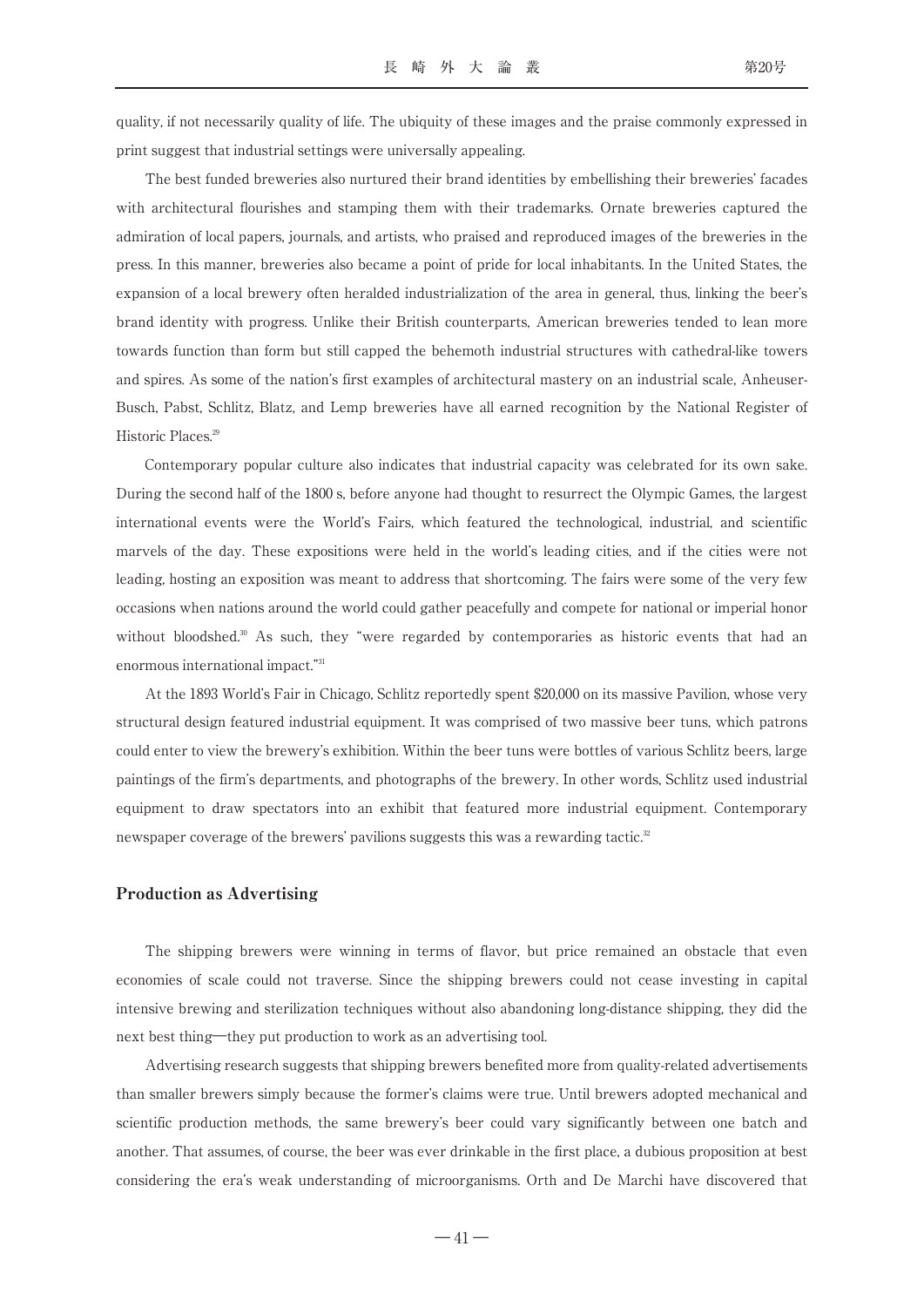advertising which corresponds to the actual experiential attributes of the product positively influences purchase intentions while also strengthening the assessments of post-experiential consumers. On the other hand, when experiences contradict the experientially directed advertising claims, consumers are even more inclined to dislike the product.<sup>33</sup> In other words, shipping brewers benefited most from advertising because their beer ads accurately reflected the beer they produced. Likewise, a brewery that consistently produced what it advertised not only earned repeat business, but shined in comparison to the breweries who could not match their advertising claims.

The shipping brewers also stoked existing public fear of unclean water and "adulterated" food stuffs with their sterilization-themed ads, successfully setting new standards by which consumers judged beer--not just premium beer, all beer. Most breweries, however, could not afford to keep pace with such investments and, thus, lost further ground to the shipping brewers in the game of quality assurance. The shipping brewers' print advertisements waxed rhapsodic about the production process. One Schlitz ad reads, "We filter the beer before we bottle it. After it is bottled and sealed, we sterilize it--sterilize every bottle."34 Another even more idiosyncratic advertisement lists the filtering, refrigerating, sterilizing processes, and boasts that it spent "fortunes on cleanliness."35 Implicit, of course, is the accusation that smaller brewers could not afford to provide clean beer.

The same advertisement also mentions "biliousness." This was an affliction that the shipping brewers essentially invented as a fear tactic. Brewers warned that "green beer," or beer that had not been aged and refrigerated properly could cause gastric problems--never mind that ale, porter, stout, and other varieties of beer ferment at higher temperatures for shorter periods. Another advertisement, featuring a fictional conversation between a patient and his doctor lists the harmful contaminants that may be present in impure beer. Then, the doctor, as doctors are wont to do, describes the sterilization procedures that Schlitz beer undergoes to eliminate impurities and, of course, the chance of biliousness. The sheer volume of these puritythemed advertisements suggests that the brewers were alleviating common fears, even those that they had, themselves, invented.

# Tied-House Saloons as Advertising

The previously discussed marketing and advertising tactics helped spread brand awareness, educated consumers, and helped develop the shipping brewers' brand personality as modern, productive, efficient, consistent, clean firms. Nevertheless, the point of sale remained the brewers' primary connection with customers. The shipping brewers best exhibited their casual grandeur through the tied-house saloon's architecture and interior decor. Daniel Pope asserted that patrons were less concerned about the beer than the atmosphere. Webster adds that the perceived value of a particular item does not derive from only the brand or item itself, but also the setting in which it is purchased. Consumers are more likely to inflate an item's worth if the surrounding environment includes "an assortment of merchandise [and] attractive displays." This was important to the shipping brewers because their beers were indeed more expensive than most local brands. For this same reason, Joseph Pine and James Gilmore, find that customers around the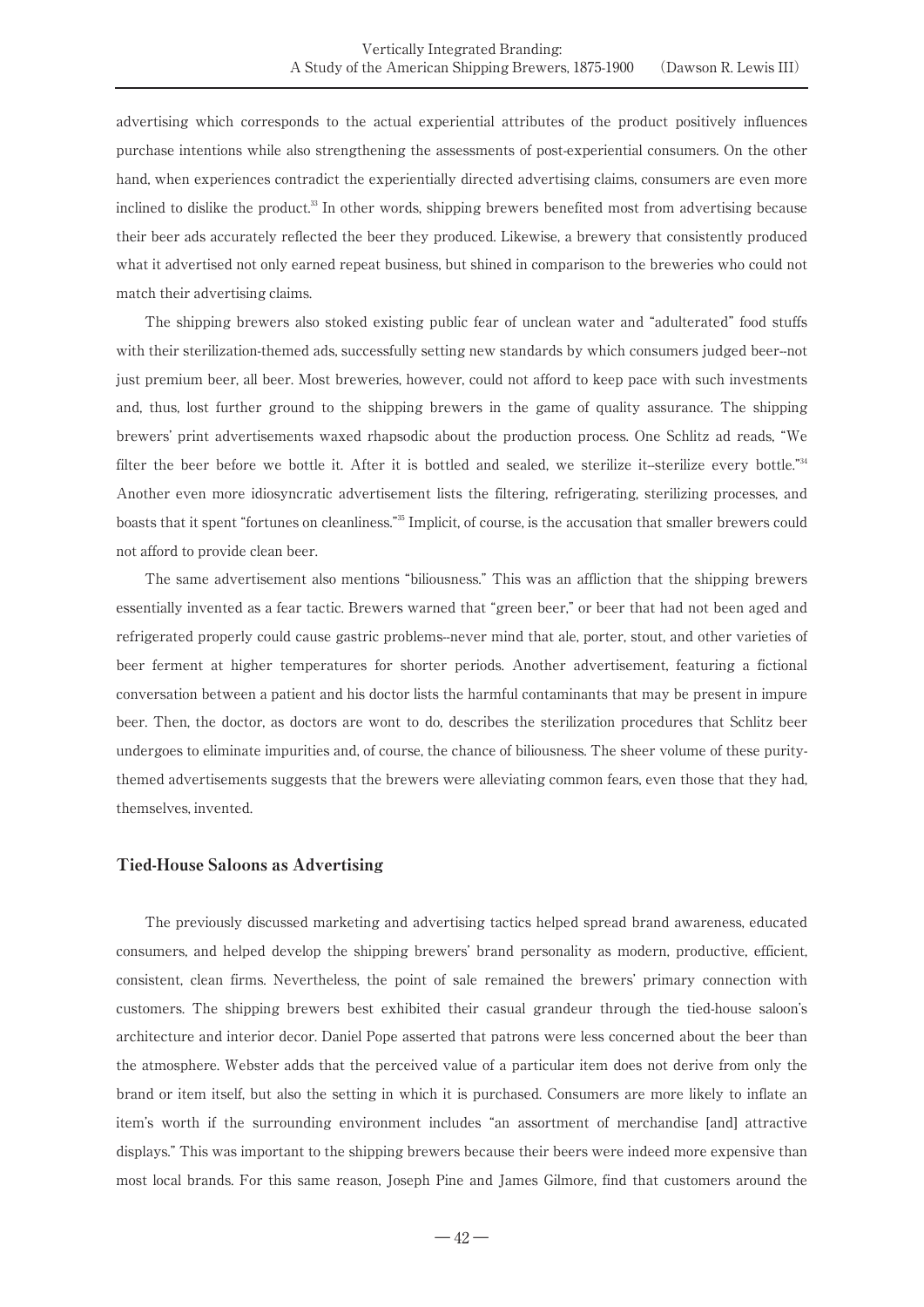world are willing to spend \$5 for a cup of Starbucks coffee.<sup>36</sup> The chain cafe provides its customers with a more fulfilling experience. Likewise, the shipping brewers' conveniently located, luxurious tied houses offered its drinkers better beer in a better environment than most other saloons.

The saloon, particularly the western variety with its swinging double doors, survives as an American cultural icon. However, even the coarse and unseemly saloons western film directors have tried to portray cannot match the reality of some of the worst nineteenth century establishments:

Some saloons were crude shacks where a bar was nothing more than a wooden plank atop a few empty beer barrels…others had not seen a mop in some time. Peeling paint, chipping wood, and rundown tables and chairs provided more evidence of a lack of upkeep. Behind the bar, sullied beer mugs and shot glasses waited for another customer in front of a streaked, cloudy mirror.<sup>37</sup>

Ade adds that the exterior was often adorned by a gilded beer sign and the interior as having only a brass foot-rail for rest along a "long lengthwise bar counter," a saloon innovation. There was generally sawdust on the floor (good for absorbing spills, beer, blood, or fixings), a large mirror, prizefighter photos, pictures of large, half-naked ladies, and an "array of ʻgrape beverages,' like champagne, wine, brandy and assorted liquors, which grew dusty cause nobody drank them."38

Sismondo explains that public drinking establishments were not just dingy, they were also often dangerous. Although famous saloon shootouts have imprinted this fact in our collective memory, most threats were far less romantic. The barrel-house, for example, was a drinking establishment in which patrons could expect to be drugged, robbed, stripped, beaten, then, for good measure, arrested by corrupt police officers.6 Therefore, nineteenth century saloon patrons could risk filthy glasses, the stink of fresh urine, and blood-strewn floors at best, and a mugging at worst.

The shipping brewers' tied houses were quite different. First of all, the exterior of the tied-house was often quite striking. While Amy Mittelman's assertion that saloons were public eyesores may have been generally true, the shipping brewers' tied-house saloons suggest otherwise as several Gothic corner-lot establishments have been granted landmark status.<sup>7</sup> Weary workers returning to their cramped apartments could easily identify the elaborate facades of the brewer's tied-house saloons from several directions. Since prices were generally low, especially in metropolitan areas, customers could choose establishments based on the quality of the environment rather than the cost of the drinks.

Once inside a shipping brewer's tied-house, the customers were relieved of the necessity of balancing their dirty mugs, containing questionable beer, atop empty beer barrels. The shipping brewers could afford to furnish bars with the finest decor. One Anheuser-Busch tied house saloon records the fixtures it rented from the brewery at \$75 a month:

One back bar with mirror, one front bar and workboard, one cigar case, one bottle case, one front partition and doors, one ice box in saloon, one lunch counter, one wire partition, nine tables, thirty-six chairs, one steam table, two swinging doors, one cash register No. 274473, two card machines, one bath tub and washstands, one furnace, one gas stove, one kitchen range, all gas and electric fixtures, four electric fans, all glassware and bar fixtures and implements, all kitchen furniture, fixtures and cooking utensils, all dishes, and cutlery and all other articles belonging to the saloon and lunch business at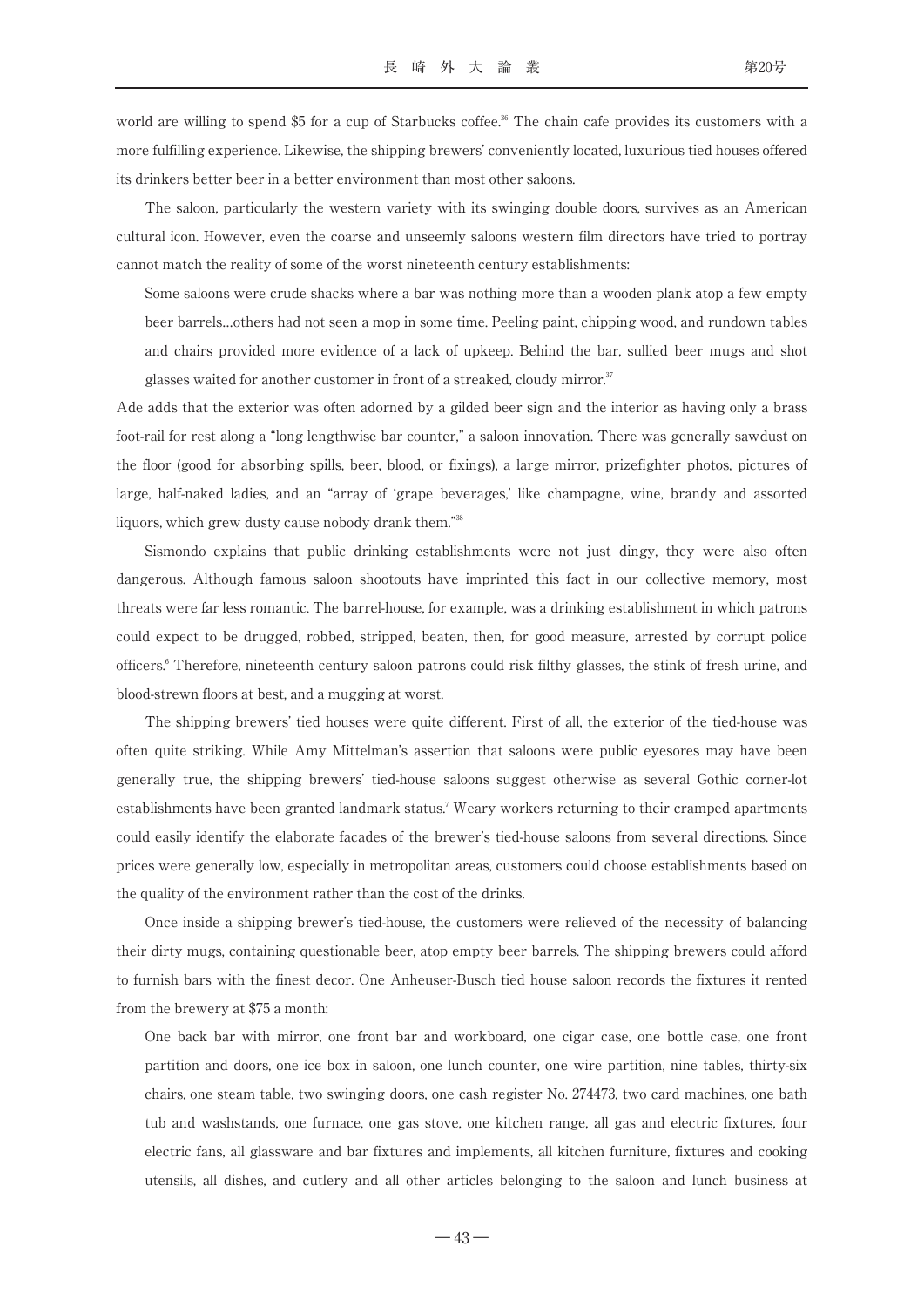premises below described.39

By the early 1890s brewers in Chicago "were renting \$210,565 worth of fixtures to several thousand saloons."4 In light of the growing prohibitionist movement, the national shippers refrained from advertising their saloons, but the reverse was certainly not true. Breweries literally surrounded bar patrons with advertising that ranged from the cork screws to the chairs to the paintings on the walls.

The architecture and interior design of the shipping brewers' tied houses contributed to their "brand personality." By serving their beers in finer establishments, they were associating their brands with better taste and higher class. Though historians continue to wrangle over the benefits and pitfalls of the tied-house system, there is no doubt that the saloon provided the shipping brewers with an excellent brand building platform. While many saloons during this period were filthy and dangerous, the shipping brewers erected welcoming, beautifully designed, well-furnished, marketing shrines and, moreover, served superior beer.

# Conclusion

The shipping brewers of the nineteenth century did not pioneer mass production though they certainly improved upon it. They did not invent vertical integration though few if any industries employed that growth model more extensively than the brewers. Even as invested in advertising as they were, the brewers did nothing particularly novel with the period's conventional advertising. Their dynamism lied in the manner in which they combined each to develop brand personalities that connoted taste, modernity, efficiency, quality, quantity, and, above all, supremacy.

With remarkable efficiency, the brewers satisfied multiple ends with each integrated production point. Their forward and backward integration into transportation protected them from the railroad companies' tendency to price gouge while also providing mobile advertising space. Their massive breweries allowed them to survive on thinner margins while also wrapping the brewers in the "mass production mystique." Their highly mechanized and sterile production processes guaranteed that their beer would not spoil while en route to distant markets while also capitalizing on consumer fears of unsanitary and adulterated beverages. The shipping brewers' forward integration into sales, namely, the tied-house system undercut saloonkeepers' negotiating power and guaranteed retail outlets. Meanwhile, their elegant tied-houses visibly set the shipping brewers apart from the second and third-tier breweries. As many contemporaries recognized at the time and many scholars since, the Industrial Revolution gave birth to a generation of consumers who needed more from purchases than merely material gain. Whether it was political participation, social advancement, self-transformation, or just comfort, the shipping brewers' tied houses offered elements of each, all the while, exposing customers to the marketing gardens perched behind the swinging double doors.

Future research would do well to recognize that advertising has existed for as long as products have been bartered, bought, and sold. The shipping brewers reaped success by promoting their success and the means by which they achieved it. Though many of these pioneers have since disappeared or faded into the background of a world dominated by multinational brewing concerns, their dynamism launched the brewing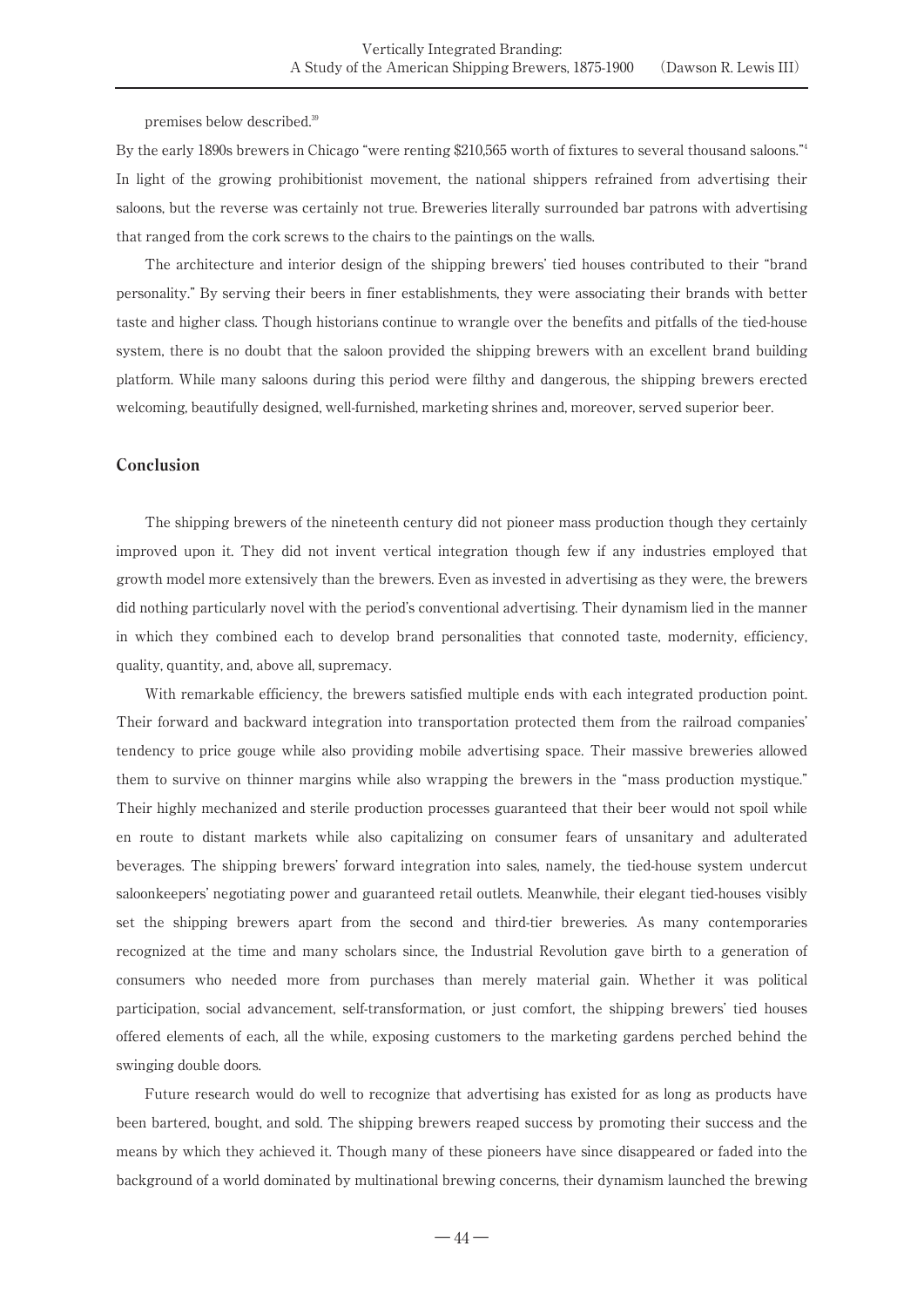industry as we know it today.

# References

- <sup>1</sup> Terry Foster, Pale Ale: History, Brewing Techniques, Recipes (Boulder, CO: Brewers Publications, 1999), 83.
- Jack S. Blocker, American Temperance Movements: Cycles of Reform (Boston: Twayne Publishers, 1989), 39; William Knoedelseder, Bitter Brew: the Rise and Fall of Anheuser-Busch and America's Kings of Beer (New York: Harper Business, 2012) 16; United States Brewers Association, 1979 Brewers Almanac, Washington, DC: 12-13; Hugh F. Fox "The Prosperity of the Brewing Industry," The Annals of the American Academy of Political and Social Science 34, no. 3 (January 1909): 55, accessed October 28, 2016, https://archive.org/details/jstor-1011525.
- <sup>3</sup> https://www.brewersassociation.org/statistics/number-of-breweries/
- Amy Mittelman, Brewing Battles: A History of American Beer (New York: Algora, 2008), 30-38.
- <sup>5</sup> Herbert Asbury, The Great Illusion: An Informal History of Prohibition (Garden City, NY: Doubleday, 1950); John P. Arnold and Frank Penman, History of the Brewing Industry and Brewing Science in America, Prepared as Part of a Memorial to the Pioneers of American Brewing Science, Dr. John E. Siebel and Anton Schwarz (Chicago, IL, 1933), 1760, accessed October 4, 2015, https://babel.hathitrust.org/cgi/pt?id=mdp.39015005861607;view=1 up;seq=2.
- Maureen Ogle, Ambitious Brew: the Story of American Beer (Orlando: Harcourt, 2006), 256.
- Charles W. Bamforth, Beer: Tap into the Art and Science of Brewing (New York: Oxford University Press, 2003); William Bostwick, The Brewer's Tale: a History of the World According to Beer (New York: W.W. Norton & Co., 2014); Martin Stack and Myles Gartland, "The Rise of Packaged Beer and the Reordering of the US Brewing Industry," Journal of the Brewery History Society no. 141: 104, accessed July 11, 2015, http://breweryhistory.com/journal/archive/141/Stack.pdf; K. Austin Kerr, "11: The American Brewing Industry, 1865-1920," in The Dynamics of the International Brewing Industry since 1800, ed. R. G. Wilson and T. R. Gourvish (New York: Routledge, 1998), 176-180.
- Johan Almenberg, Anna Dreber and Robin Goldstein, "Hide the Label, Hide the Difference," American Association of Wine Economists, no. 65 (August 2014), accessed April 11, 2016, http://www.wine-economics.org/aawe/wp-content/uploads/2014/ 08/AAWE\_WP 165.pdf.
- <sup>9</sup> Thomas C. Cochran, The Pabst Brewing Company: The History of an American Business (New York: New York Univ. Press, 1948), 98.
- Douglas Southgate and Lois Roberts, Globalized Fruit, Local Entrepreneurs: How One Banana-Exporting Country Achieved Worldwide Reach (Philadelphia, PA: University of Pennsylvania Press, 2016), 8-10.
- <sup>11</sup> Milorad M. Novicevic et al., "Chandler and Technological Determinism in the Histories of Management," Journal of Applied Management and Entrepreneurship 14, no. 4 (2009), accessed December 1, 2015, http://www.questia.com/read/1P 3- 1947056421/chandler-and-technological-determinism-in-the-histories;

Alfred D. Chandler, The Visible Hand: the Managerial Revolution in American Business (Cambridge, MA: Belknap Press, 1977), 34-36; Clayton M. Christensen, The Innovator's Dilemma: When New Technologies Cause Great Firms to Fail (Boston, MA: Harvard Business School Press, 1997), 157.

- <sup>12</sup> Victor J. Tremblay and Carol Horton Tremblay, *The U.S. Brewing Industry: Data and Economic Analysis* (Cambridge, MA: MIT Press, 2005), 45.
- <sup>13</sup> While aggregate advertising expenditures climbed from \$200 million, in 1880, to \$500 million, in 1900, those numbers pale in comparison to the \$3 billion they would reach by 1920. Juliann Sivulka, Soap, Sex, and Cigarettes: a Cultural History of American Advertising (Belmont, CA: Wadsworth Pub. Co., 1998), 4-46.
- <sup>14</sup> Stanley Baron, *Brewed in America: A History of Beer and Ale in the United States (Boston: Little Brown, 1962), 187.*
- <sup>15</sup> Ken Mondschein, *Advertising, Sales, and Marketing* (New York, NY: Ferguson, 2009), ix.
- <sup>16</sup> Peter Berger and Thomas Luckmann, "Social Mobility and Personal Identity," Archives Europenne de Sociologies 5 (1984): 339.
- <sup>17</sup> Michael Schudson, Advertising, the Uneasy Persuasion: Its Dubious Impact on American Society (New York: Basic Books, 1984), 157.
- <sup>18</sup> Jackson Lears, Fables of Abundance: A Cultural History of Advertising in America (New York: Basic Books, 1994), 42.
- Ibid. 44
- <sup>20</sup> James Sumner, "Status, Scale and Secret Ingredients: the Retrospective Invention of London Porter," *History and* Technology 24, no. 3 (2008): 294, accessed November 16, 2015, ProQuest ebrary.
- <sup>21</sup> Thomas C. Cochran, *The Pabst Brewing Company*, 77.
- <sup>22</sup> S. Mintz, "The United States Becomes a World Power Period: 1890-1920," Digital History, last modified 2016, accessed May 2, 2016, http://www.digitalhistory.uh.edu/disp\_textbook.cfm?smtid=2&psid=3158.
- <sup>23</sup> Ray Allen Billington, Westward Expansion: a History of the American Frontier (New York: Macmillan, 1967), 561-562.
- John Philip Jones and Jan Slater, What's in a Name? Advertising and the Concept of Brands (Armonk, NY: M.E. Sharpe, 2003), 20, accessed March 20, 2016, ProQuest ebrary.